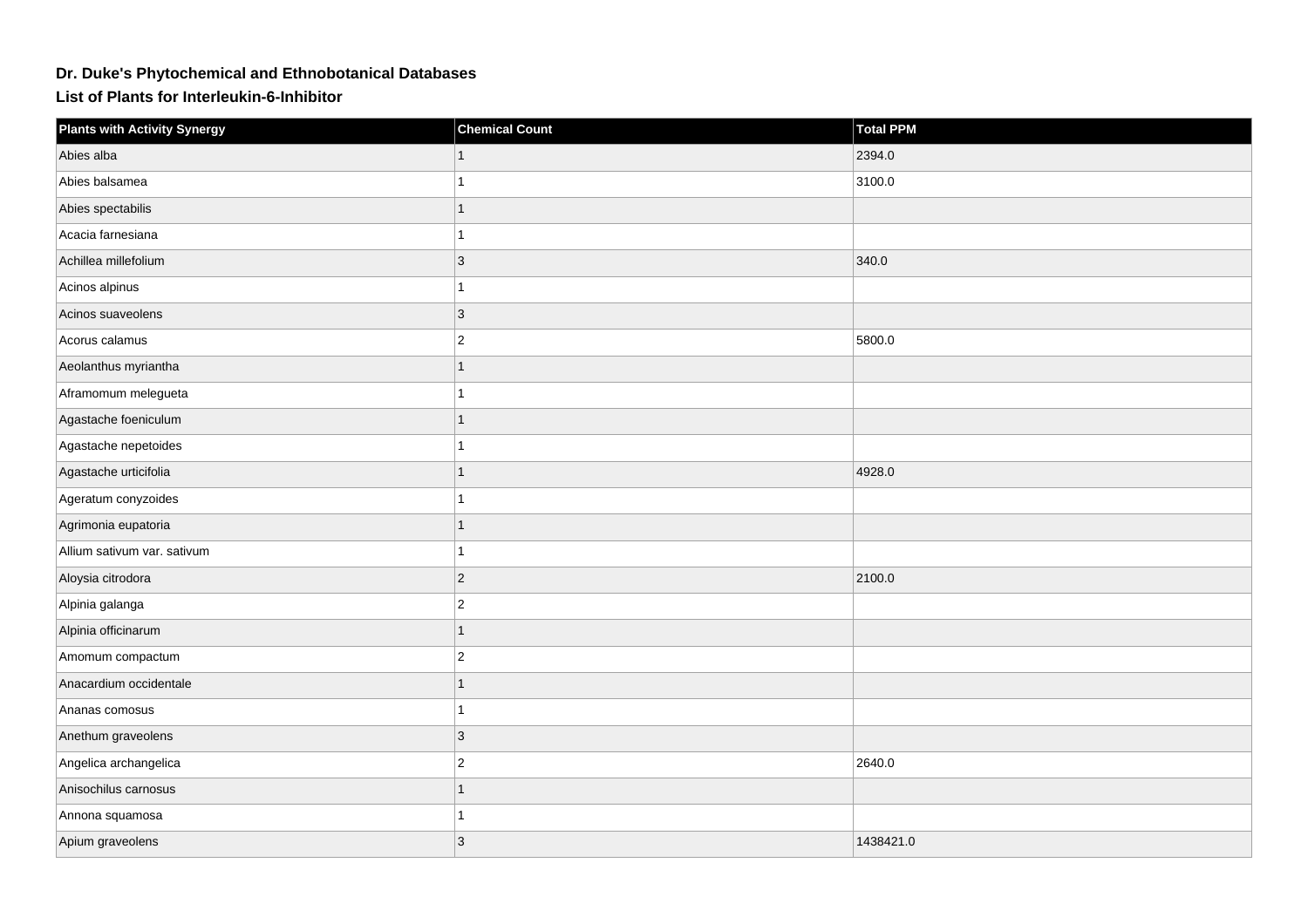| <b>Plants with Activity Synergy</b> | <b>Chemical Count</b> | <b>Total PPM</b> |
|-------------------------------------|-----------------------|------------------|
| Araucaria bidwillii                 | 1                     |                  |
| Armoracia rusticana                 | 1                     |                  |
| Artemisia annua                     | 3                     |                  |
| Artemisia dracunculus               | $ 2\rangle$           |                  |
| Artemisia salsoloides               | 1                     |                  |
| Asarum canadense                    | $ 2\rangle$           |                  |
| Asiasarum sieboldii                 | 1                     |                  |
| Asimina triloba                     | $\mathbf{1}$          | 1.096            |
| Avena sativa                        | $\mathbf{1}$          |                  |
| Ballota nigra                       | $\mathbf{1}$          |                  |
| Boswellia sacra                     | 1                     |                  |
| Brassica oleracea var. capitata I.  | $\mathbf{1}$          |                  |
| Bursera delpechiana                 | $ 2\rangle$           | 21120.0          |
| Calamintha nepeta                   | $ 2\rangle$           |                  |
| Callicarpa americana                | $ 2\rangle$           |                  |
| Camellia sinensis                   | $ 3\rangle$           | 2000.0           |
| Capsicum annuum                     | $\overline{2}$        |                  |
| Capsicum frutescens                 | $ 2\rangle$           |                  |
| Carthamus tinctorius                | $\overline{1}$        | 0.04             |
| Carum carvi                         | $ 2\rangle$           | 61200.0          |
| Centaurea calcitrapa                | 1                     |                  |
| Centaurea cyanus                    | 1                     |                  |
| Centella asiatica                   | $ 2\rangle$           |                  |
| Chamaemelum nobile                  | $ 2\rangle$           |                  |
| Chenopodium ambrosioides            | $\mathbf{1}$          |                  |
| Chrysanthemum balsamita             | 1                     |                  |
| Chrysanthemum parthenium            | $\overline{2}$        |                  |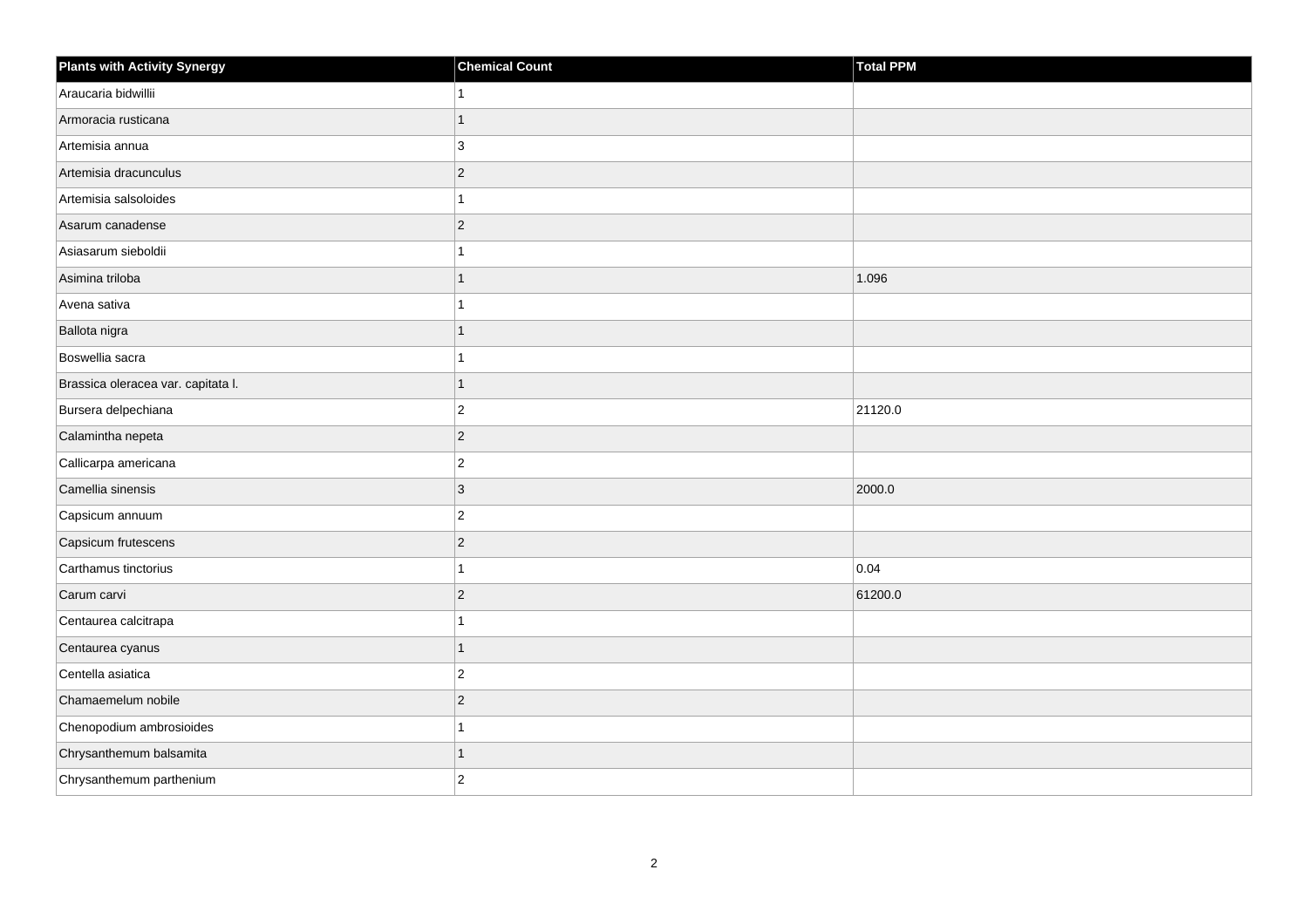| <b>Plants with Activity Synergy</b> | <b>Chemical Count</b> | <b>Total PPM</b> |
|-------------------------------------|-----------------------|------------------|
| Cichorium intybus                   | 1                     |                  |
| Cinnamomum aromaticum               | $\overline{2}$        |                  |
| Cinnamomum camphora                 | $\overline{2}$        | 1232.0           |
| Cinnamomum verum                    | $\overline{2}$        | 896.0            |
| Cistus ladaniferus                  | $\overline{2}$        | 5740.0           |
| Citrullus colocynthis               |                       |                  |
| Citrus aurantiifolia                | $\overline{2}$        | 16180.0          |
| Citrus aurantium                    | $\overline{2}$        | 17740.0          |
| Citrus limon                        | $\overline{2}$        |                  |
| Citrus mitis                        | $\overline{2}$        |                  |
| Citrus paradisi                     | $\overline{2}$        |                  |
| Citrus reticulata                   | $\overline{2}$        | 18912.0          |
| Citrus sinensis                     | $\overline{2}$        | 20011.2          |
| Cleonia lusitanica                  | $\overline{2}$        |                  |
| Cocos nucifera                      | $\overline{2}$        |                  |
| Colchicum autumnale                 |                       |                  |
| Collinsonia canadensis              |                       |                  |
| Commiphora myrrha                   |                       |                  |
| Conyza canadensis                   | 1                     |                  |
| Coriandrum sativum                  | 3                     | 2564.0           |
| Coridothymus capitatus              | $\overline{2}$        |                  |
| Crataegus laevigata                 |                       |                  |
| Crataegus monogyna                  |                       |                  |
| Crataegus rhipidophylla             |                       |                  |
| Crocus sativus                      | 1                     |                  |
| Cuminum cyminum                     | $\overline{2}$        | 1942.0           |
| Cunila origanoides                  |                       | 280.0            |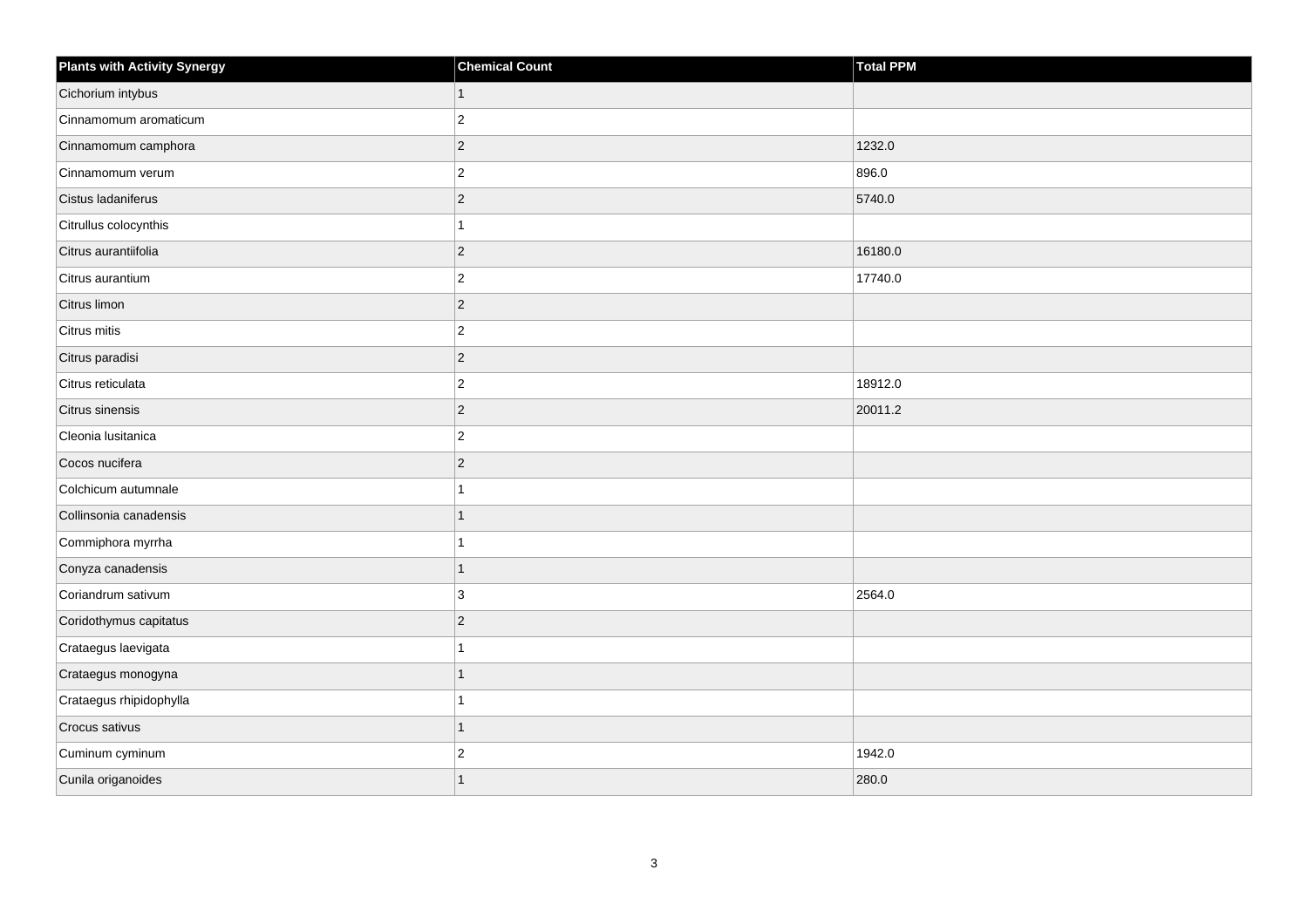| <b>Plants with Activity Synergy</b> | <b>Chemical Count</b> | <b>Total PPM</b> |
|-------------------------------------|-----------------------|------------------|
| Curcuma longa                       | $\overline{2}$        |                  |
| Cymbopogon citratus                 | $\overline{c}$        |                  |
| Cymbopogon flexuosus                | 1                     |                  |
| Cymbopogon martinii                 | $\mathbf{1}$          |                  |
| Cymbopogon nardus                   | 1                     |                  |
| Cymbopogon parkeri                  | $\overline{c}$        | 1408.0           |
| Cynara cardunculus                  | 1                     |                  |
| Daphne genkwa                       | $\overline{1}$        |                  |
| Daucus carota                       | 3                     | 3408.0           |
| Dictamnus albus                     | $\overline{2}$        |                  |
| Dictamnus hispanicus                | 1                     |                  |
| Digitalis purpurea                  | $\mathbf{1}$          |                  |
| Dracocephalum thymiflora            | $\overline{c}$        | 116.0            |
| Echinacea angustifolia              | $\overline{1}$        |                  |
| Echinacea spp                       | $\overline{c}$        |                  |
| Elettaria cardamomum                | $\overline{c}$        | 27562.0          |
| Elsholtzia blanda                   | 1                     |                  |
| Elsholtzia eriostachya              | $\overline{1}$        |                  |
| Elsholtzia nipponica                | 1                     |                  |
| Elsholtzia polystachya              | $\overline{c}$        |                  |
| Ephedra sinica                      | 3                     |                  |
| Equisetum arvense                   | $\overline{1}$        |                  |
| Eruca sativa                        | 1                     |                  |
| Eucalyptus albens                   | $\overline{c}$        |                  |
| Eucalyptus angulosa                 | $\overline{c}$        |                  |
| Eucalyptus astringens               | $\overline{c}$        |                  |
| Eucalyptus behriana                 | $\overline{2}$        |                  |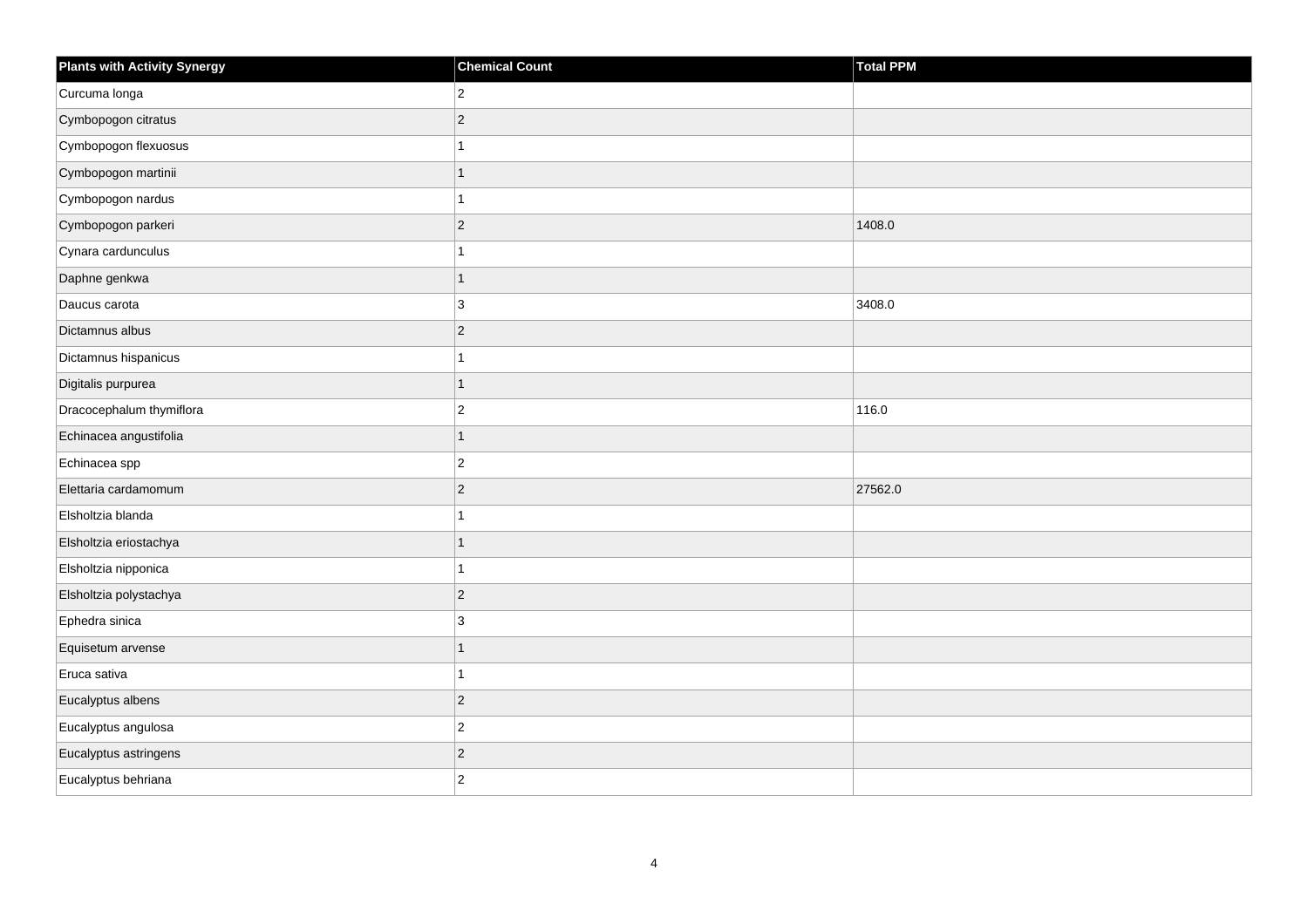| <b>Plants with Activity Synergy</b> | <b>Chemical Count</b> | <b>Total PPM</b> |
|-------------------------------------|-----------------------|------------------|
| Eucalyptus blakelyi                 | $\sqrt{2}$            |                  |
| Eucalyptus bosistoana               | $\mathbf 2$           |                  |
| Eucalyptus botryoides               | $\overline{c}$        |                  |
| Eucalyptus brassiana                | $\overline{c}$        |                  |
| Eucalyptus bridgesiana              | $\mathbf 2$           |                  |
| Eucalyptus camaldulensis            | $\mathbf 2$           |                  |
| Eucalyptus ceratocorys              | $\vert$ 2             |                  |
| Eucalyptus citriodora               | $\mathbf 2$           | 2840.0           |
| Eucalyptus cladocalyx               | $\mathbf 2$           |                  |
| Eucalyptus cuprea                   | $\overline{c}$        |                  |
| Eucalyptus dealbata                 | $\mathbf 2$           |                  |
| Eucalyptus desquamata               | $\overline{c}$        |                  |
| Eucalyptus diversicolor             | $\mathbf 2$           |                  |
| Eucalyptus dolichorhyncha           | $\overline{c}$        |                  |
| Eucalyptus erythrandra              | $\mathbf 2$           |                  |
| Eucalyptus fasiculosa               | $\overline{c}$        |                  |
| Eucalyptus forrestiana              | $\mathbf 2$           |                  |
| Eucalyptus globulus                 | 3                     |                  |
| Eucalyptus incrassata               | $\vert$ 2             |                  |
| Eucalyptus intertexta               | $\mathbf 2$           |                  |
| Eucalyptus lansdowneana             | $\vert$ 2             |                  |
| Eucalyptus largisparsa              | $\overline{c}$        |                  |
| Eucalyptus leucoxylon               | $\sqrt{2}$            |                  |
| Eucalyptus maculata                 | $\mathbf 2$           |                  |
| Eucalyptus maideni                  | $\vert$ 2             |                  |
| Eucalyptus melanophloia             | $\mathbf 2$           |                  |
| Eucalyptus melliodora               | $\mathbf 2$           |                  |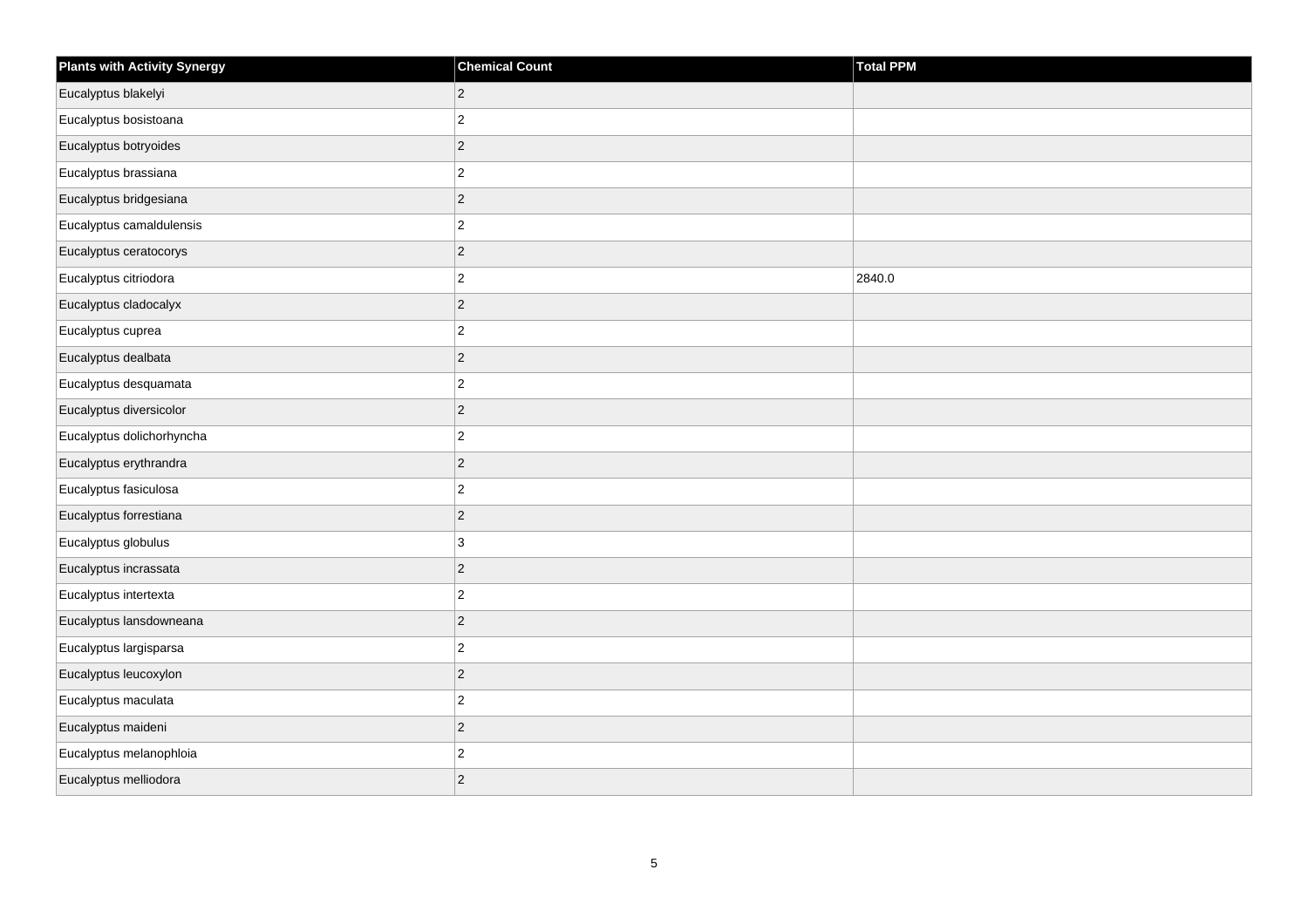| <b>Plants with Activity Synergy</b> | <b>Chemical Count</b> | Total PPM |
|-------------------------------------|-----------------------|-----------|
| Eucalyptus moluccana                | $\overline{2}$        |           |
| Eucalyptus nova-anglica             | $\mathbf{1}$          |           |
| Eucalyptus occidentalis             | $\overline{c}$        |           |
| Eucalyptus ochrophloia              | $\vert$ <sub>2</sub>  |           |
| Eucalyptus odorata                  | $\overline{c}$        |           |
| Eucalyptus oviformis                | $\vert$ 2             |           |
| Eucalyptus paniculata               | $\mathbf{1}$          |           |
| Eucalyptus polyanthemos             | $\mathbf 2$           |           |
| Eucalyptus populnea                 | $\vert$ 2             |           |
| Eucalyptus porosa                   | $\vert$ 2             |           |
| Eucalyptus punctata                 | $\mathbf 2$           |           |
| Eucalyptus saligna                  | $\vert$ 2             |           |
| Eucalyptus siderophloia             | $\vert$ 2             |           |
| Eucalyptus sideroxylon              | $\mathbf 2$           |           |
| Eucalyptus sparsa                   | $\vert$ 2             |           |
| Eucalyptus stoatei                  | $\vert$ 2             |           |
| Eucalyptus tereticornis             | $\mathbf 2$           |           |
| Eucalyptus tetraptera               | $\vert$ 2             |           |
| Eucalyptus viridis                  | $\vert$ <sub>2</sub>  |           |
| Euodia rutaecarpa                   | $\overline{1}$        |           |
| Euphrasia officinalis               | $\mathbf{1}$          |           |
| Ferula gummosa                      | $\mathbf{1}$          |           |
| Ficus carica                        | $\mathbf{1}$          |           |
| Foeniculum vulgare                  | $\vert$ 2             | 22452.0   |
| Fragaria spp                        | $\mathbf{1}$          |           |
| Ginkgo biloba                       | $\mathbf{1}$          |           |
| Glechoma hederacea                  | 3                     | 26.0      |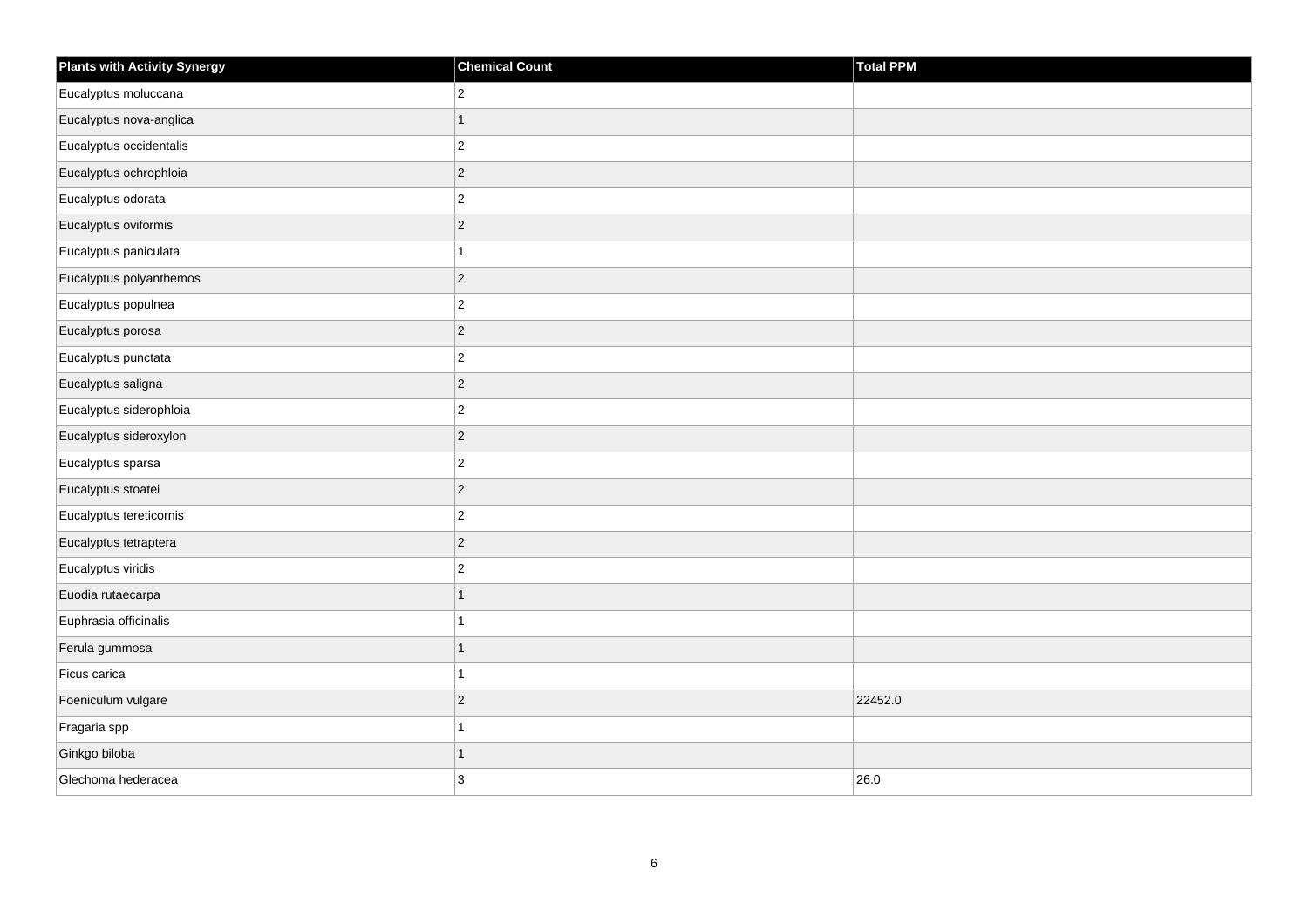| <b>Plants with Activity Synergy</b> | <b>Chemical Count</b> | Total PPM |
|-------------------------------------|-----------------------|-----------|
| Glycyrrhiza glabra                  | $\overline{2}$        |           |
| Hedeoma drummondii                  |                       | 820.0     |
| Hedeoma hispida                     |                       | 72.0      |
| Hedeoma pulegioides                 |                       | 1140.0    |
| Hedeoma reverchonii                 | 1                     | 736.0     |
| Hedychium flavum                    |                       |           |
| Helianthus annuus                   | $\overline{2}$        |           |
| Hesperis matronalis                 | $\overline{2}$        |           |
| Hibiscus sabdariffa                 | $\overline{2}$        |           |
| Humulus lupulus                     |                       |           |
| Hydnocarpus wightiana               | 1                     |           |
| Hypericum perforatum                | $\overline{2}$        |           |
| Hyptis suaveolens                   | $\overline{2}$        | 1000.0    |
| Hyssopus officinalis                | $\overline{2}$        | 1554.0    |
| Illicium verum                      | $\overline{2}$        | 10840.0   |
| Isanthus brachiatus                 | $\overline{2}$        | 44.0      |
| Jasminum officinale                 |                       | 380.0     |
| Jatropha gossypifolia               |                       |           |
| Juniperus communis                  | 3                     | 1900.0    |
| Juniperus virginiana                |                       |           |
| Lantana camara                      | 1                     |           |
| Laurus nobilis                      | $\overline{c}$        | 3760.0    |
| Lavandula angustifolia              | 1                     |           |
| Lavandula latifolia                 | $\overline{2}$        | 1012.0    |
| Lavandula x hybrida                 | $\overline{2}$        |           |
| Lavandula x intermedia              | $\overline{c}$        | 480.0     |
| Leonotis leonurus                   |                       |           |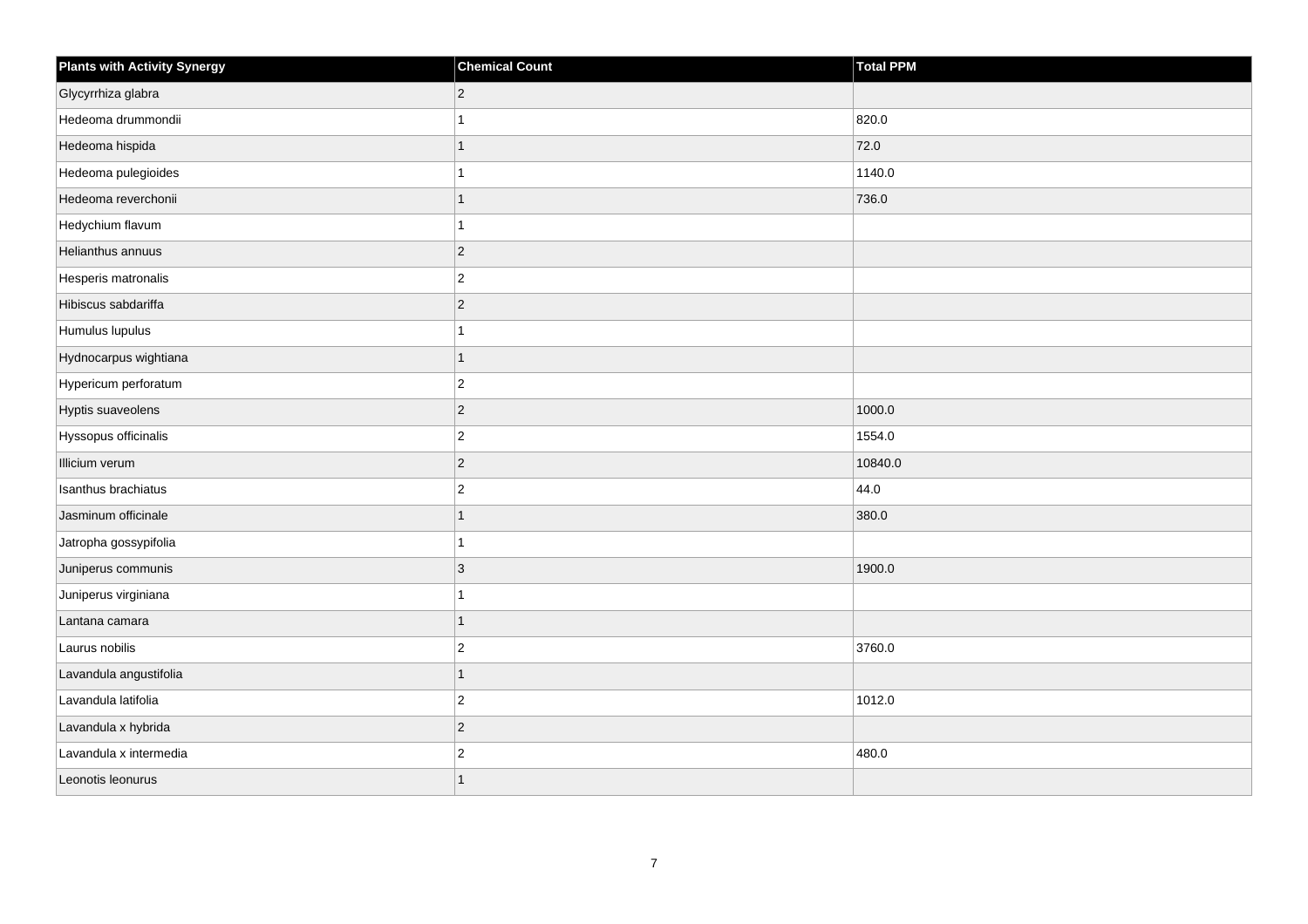| <b>Plants with Activity Synergy</b> | <b>Chemical Count</b> | Total PPM |
|-------------------------------------|-----------------------|-----------|
| Leonurus cardiaca                   | $\mathbf{1}$          | 4.0       |
| Lepechinia calycina                 | $ 2\rangle$           | 380.0     |
| Levisticum officinale               | $\vert$ 2             | 320.0     |
| Lindera benzoin                     | $ 2\rangle$           |           |
| Linum usitatissimum                 | 1                     |           |
| Lippia alba                         | $\mathbf{1}$          |           |
| Litsea glaucescens                  | $\vert$ 2             |           |
| Lonicera japonica                   | $\mathbf{1}$          |           |
| Lycopodium clavatum                 | 1                     |           |
| Lycopus uniflorus                   | $ 2\rangle$           | 384.0     |
| Lycopus virginicus                  | 1                     | 52.0      |
| Maclura pomifera                    | $\mathbf{1}$          |           |
| Magnolia denudata                   | $ 2\rangle$           |           |
| Magnolia fargesii                   | $\mathbf{1}$          |           |
| Malus domestica                     | 1                     |           |
| Mangifera indica                    | $\overline{1}$        |           |
| Marrubium vulgare                   | $ 2\rangle$           |           |
| Matricaria recutita                 | $\mathbf{1}$          |           |
| Medicago sativa                     | $\overline{1}$        |           |
| Melaleuca alternifolia              | $ 2\rangle$           |           |
| Melaleuca cajuputi                  | 1                     |           |
| Melaleuca leucadendra               | 1                     |           |
| Melaleuca linariifolia              | 1                     |           |
| Melaleuca viridiflora               | 1                     |           |
| Melia azedarach                     | $\mathbf{1}$          |           |
| Melissa officinalis                 | $ 2\rangle$           |           |
| Mentha aquatica                     | $\vert$ 2             | 1428.0    |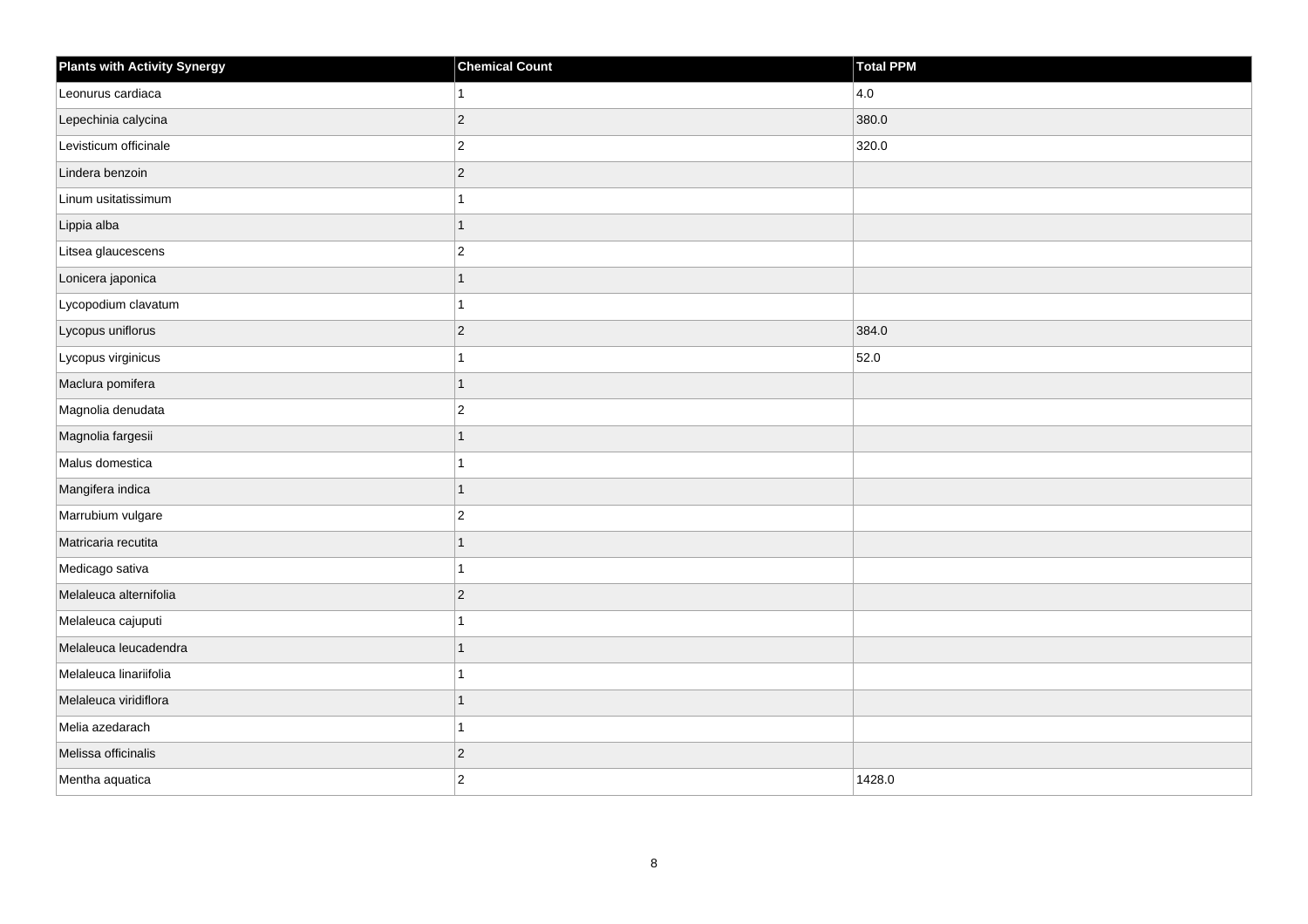| <b>Plants with Activity Synergy</b> | <b>Chemical Count</b>   | <b>Total PPM</b> |
|-------------------------------------|-------------------------|------------------|
| Mentha arvensis var. piperascens    | 1                       |                  |
| Mentha longifolia                   | $\overline{2}$          | 6190.0           |
| Mentha pulegium                     | $\overline{c}$          | 4976.0           |
| Mentha sp                           |                         |                  |
| Mentha spicata                      | 3                       | 18150.0          |
| Mentha x piperita                   |                         | 640.0            |
| Mentha x rotundifolia               | $\overline{2}$          | 1000.0           |
| Micromeria congesta                 | $\overline{2}$          |                  |
| Micromeria croatica                 | 1                       |                  |
| Micromeria fruticosa                | $\overline{2}$          |                  |
| Micromeria juliana                  | $\overline{2}$          |                  |
| Micromeria myrtifolia               | $\overline{c}$          |                  |
| Micromeria teneriffae               | $\overline{2}$          |                  |
| Micromeria thymifolia               |                         |                  |
| Micromeria varia                    | $\overline{2}$          |                  |
| Minthostachys mollis                | 1                       |                  |
| Mitracarpus scaber                  | 1                       |                  |
| Moldavica thymiflora                | $\overline{2}$          |                  |
| Monarda citriodora                  | $\overline{2}$          | 202.0            |
| Monarda clinopodia                  | $\overline{c}$          | 1442.0           |
| Monarda didyma                      | $\overline{2}$          | 3660.0           |
| Monarda fistulosa                   | $\overline{2}$          | 7806.0           |
| Monarda lindheimeri                 | $\overline{2}$          | 250.0            |
| Monarda media                       | $\overline{2}$          | 3360.0           |
| Monarda punctata                    | $\overline{2}$          | 14784.0          |
| Monarda russeliana                  | $\overline{\mathbf{c}}$ | 3812.0           |
| Morinda citrifolia                  |                         |                  |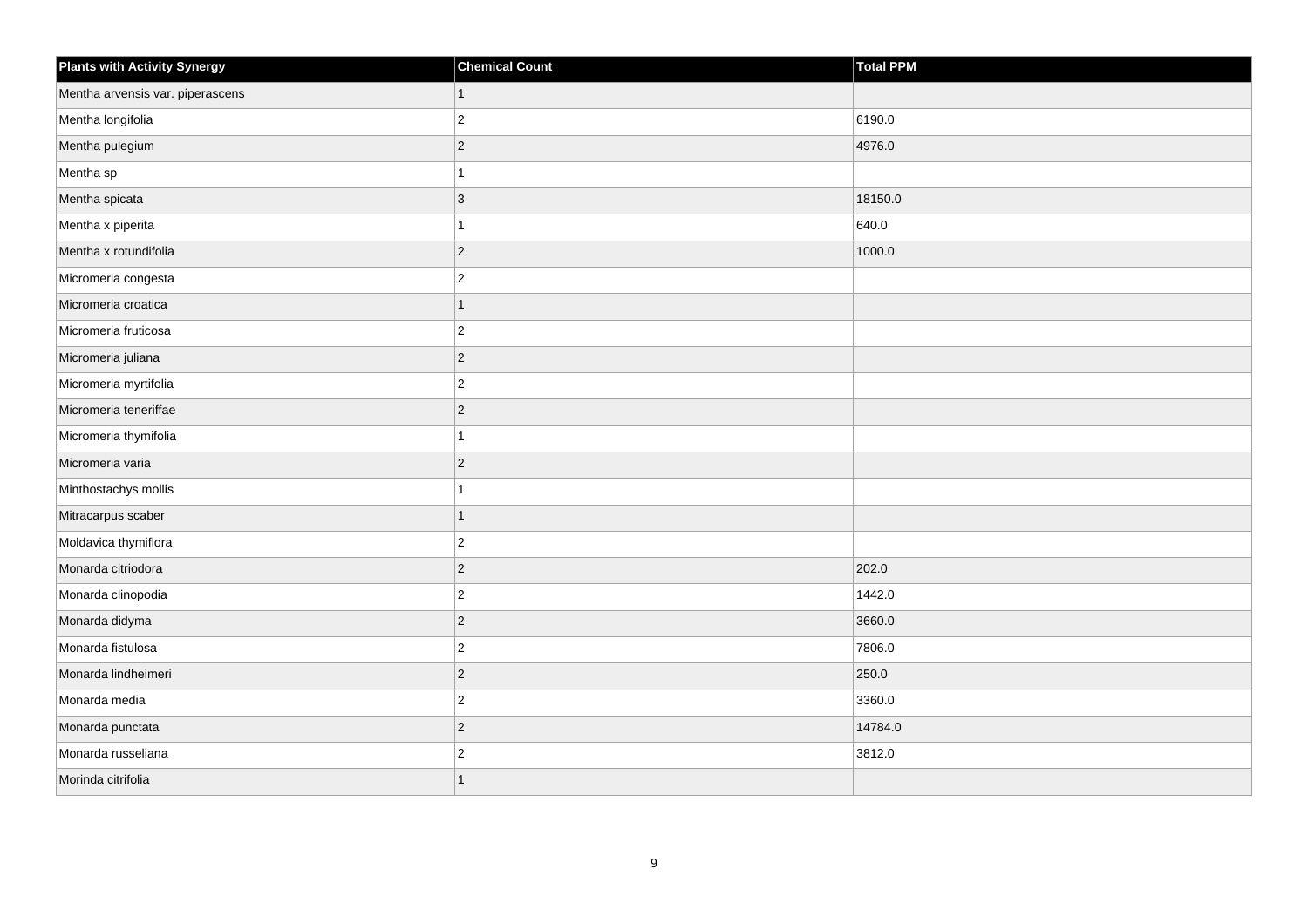| <b>Plants with Activity Synergy</b> | <b>Chemical Count</b> | <b>Total PPM</b> |
|-------------------------------------|-----------------------|------------------|
| Murraya koenigii                    | $\mathbf 2$           |                  |
| Myrica cerifera                     | $\overline{1}$        |                  |
| Myristica fragrans                  | $\mathbf 2$           | 30720.0          |
| Myrrhis odorata                     | $\mathbf{1}$          |                  |
| Myrtus communis                     | $\overline{c}$        | 1346.0           |
| Narcissus tazetta                   | $\mathbf{1}$          | 380.0            |
| Nepeta cataria                      | $\mathbf{1}$          |                  |
| Nepeta racemosa                     | $\mathbf 2$           |                  |
| Ocimum basilicum                    | 3                     | 1432.0           |
| Ocimum gratissimum                  | $\vert$ 2             |                  |
| Ocimum kilimandscharicum            | $\mathbf 2$           |                  |
| Ocimum tenuiflorum                  | $\vert$ 2             |                  |
| Olea europaea                       | $\overline{1}$        |                  |
| Ononis spinosa                      | $\mathbf{1}$          |                  |
| Origanum majorana                   | $\mathbf{1}$          | 1813.0           |
| Origanum minutiflorum               | $\overline{2}$        |                  |
| Origanum onites                     | $\overline{c}$        | 34.0             |
| Origanum sipyleum                   | $\vert$ 2             |                  |
| Origanum syriacum                   | $\vert$ 2             |                  |
| Origanum vulgare                    | $\mathbf{3}$          | 960.0            |
| Panax ginseng                       | $\overline{1}$        |                  |
| Passiflora incarnata                | $\mathbf{1}$          |                  |
| Pastinaca sativa                    | $\mathbf{1}$          |                  |
| Pelargonium citrosum                | $\vert$ 2             |                  |
| Perilla frutescens                  | $\overline{c}$        |                  |
| Petroselinum crispum                | $\mathbf{3}$          | 3021.4           |
| Peumus boldus                       | $\overline{2}$        | 1250.0           |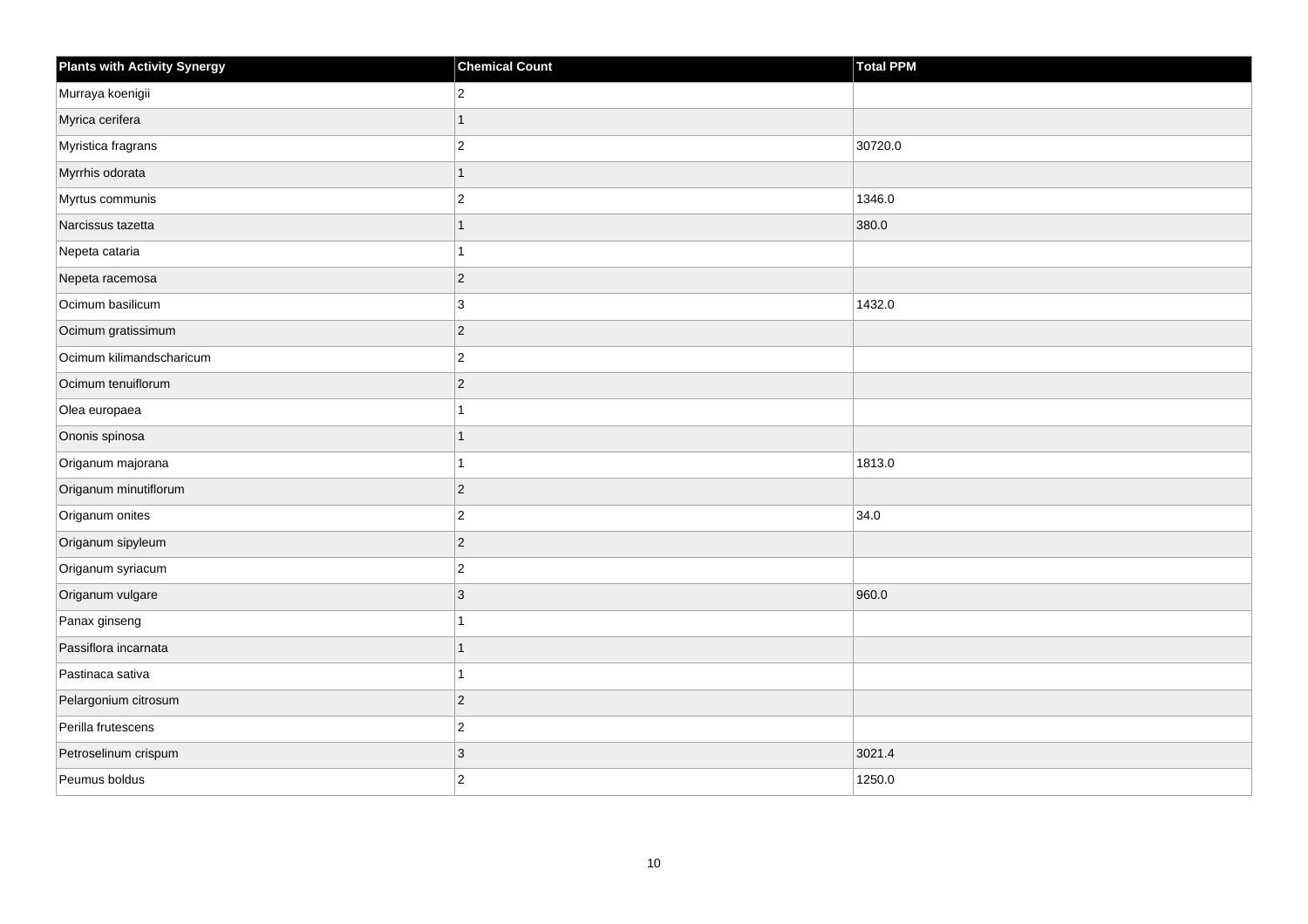| <b>Plants with Activity Synergy</b> | <b>Chemical Count</b> | <b>Total PPM</b> |
|-------------------------------------|-----------------------|------------------|
| Phaseolus vulgaris                  |                       |                  |
| Phoenix dactylifera                 |                       |                  |
| Phyllanthus niruri                  |                       |                  |
| Pilocarpus jaborandi                |                       | 4700.0           |
| Pilocarpus microphyllus             |                       | 100.0            |
| Pimenta dioica                      | $\overline{2}$        | 43.0             |
| Pimenta racemosa                    | $\overline{2}$        | 14570.0          |
| Pimpinella anisum                   | 3                     | 920.0            |
| Pinus sylvestris                    |                       |                  |
| Piper auritum                       |                       |                  |
| Piper cubeba                        | $\overline{2}$        |                  |
| Piper nigrum                        | $\overline{c}$        |                  |
| Plantago major                      | 1                     |                  |
| Plectranthus incanus                |                       |                  |
| Pogostemon cablin                   | $\overline{2}$        |                  |
| Porophyllum ruderale                |                       |                  |
| Prosopis juliflora                  |                       |                  |
| Prunus cerasus                      |                       |                  |
| Psidium guajava                     | 1                     |                  |
| Psoralea corylifolia                |                       |                  |
| Pueraria montana                    |                       |                  |
| Punica granatum                     | 1                     |                  |
| Pycnanthemum albescens              | $\overline{2}$        | 11718.0          |
| Pycnanthemum beadlei                |                       | 658.0            |
| Pycnanthemum californicum           | $\overline{c}$        | 288.0            |
| Pycnanthemum clinopodioides         | $\overline{c}$        | 21648.0          |
| Pycnanthemum curvipes               |                       | 4646.0           |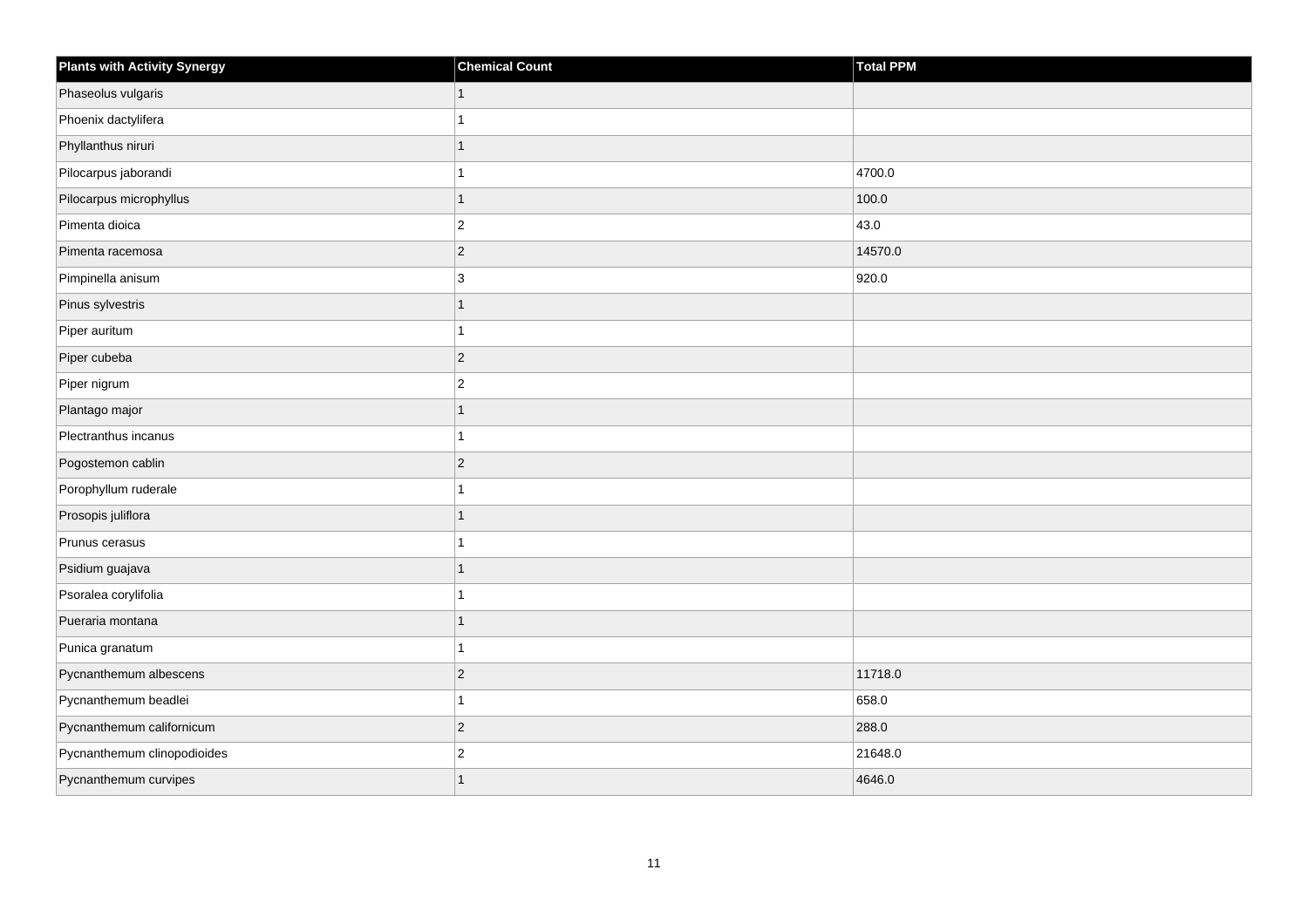| <b>Plants with Activity Synergy</b> | <b>Chemical Count</b> | <b>Total PPM</b> |
|-------------------------------------|-----------------------|------------------|
| Pycnanthemum incanum                | $\overline{2}$        | 2432.0           |
| Pycnanthemum loomisii               | $\overline{2}$        | 8904.0           |
| Pycnanthemum montanum               |                       | 832.0            |
| Pycnanthemum muticum                | 1                     | 1800.0           |
| Pycnanthemum pilosum                | $\overline{2}$        | 5320.0           |
| Pycnanthemum pycnanthemoides        | $\overline{2}$        | 12992.0          |
| Pycnanthemum setosum                |                       | 2170.0           |
| Pycnanthemum tenuifolium            | $\overline{2}$        | 17600.0          |
| Pycnanthemum torreyi                |                       | 120.0            |
| Pycnanthemum verticillatum          |                       | 672.0            |
| Pycnanthemum virginianum            | $\overline{2}$        | 30334.0          |
| Ravensara aromatica                 |                       |                  |
| Rheum palmatum                      |                       |                  |
| Ribes nigrum                        | $\overline{c}$        | 14.0             |
| Robinia pseudoacacia                |                       |                  |
| Rosmarinus eriocalyx                | $\overline{2}$        |                  |
| Rosmarinus officinalis              | 3                     | 6955.0           |
| Rosmarinus tomentosus               | $\overline{2}$        |                  |
| Rosmarinus x lavandulaceus          | $\overline{2}$        |                  |
| Rosmarinus x mendizabalii           | $\overline{c}$        |                  |
| Ruta graveolens                     |                       |                  |
| Salix alba                          |                       |                  |
| Salvia canariensis                  |                       |                  |
| Salvia dorisiana                    | $\overline{2}$        |                  |
| Salvia gilliesii                    | $\overline{2}$        |                  |
| Salvia officinalis                  | 3                     | 6580.0           |
| Salvia sclarea                      | $\overline{c}$        | 334.0            |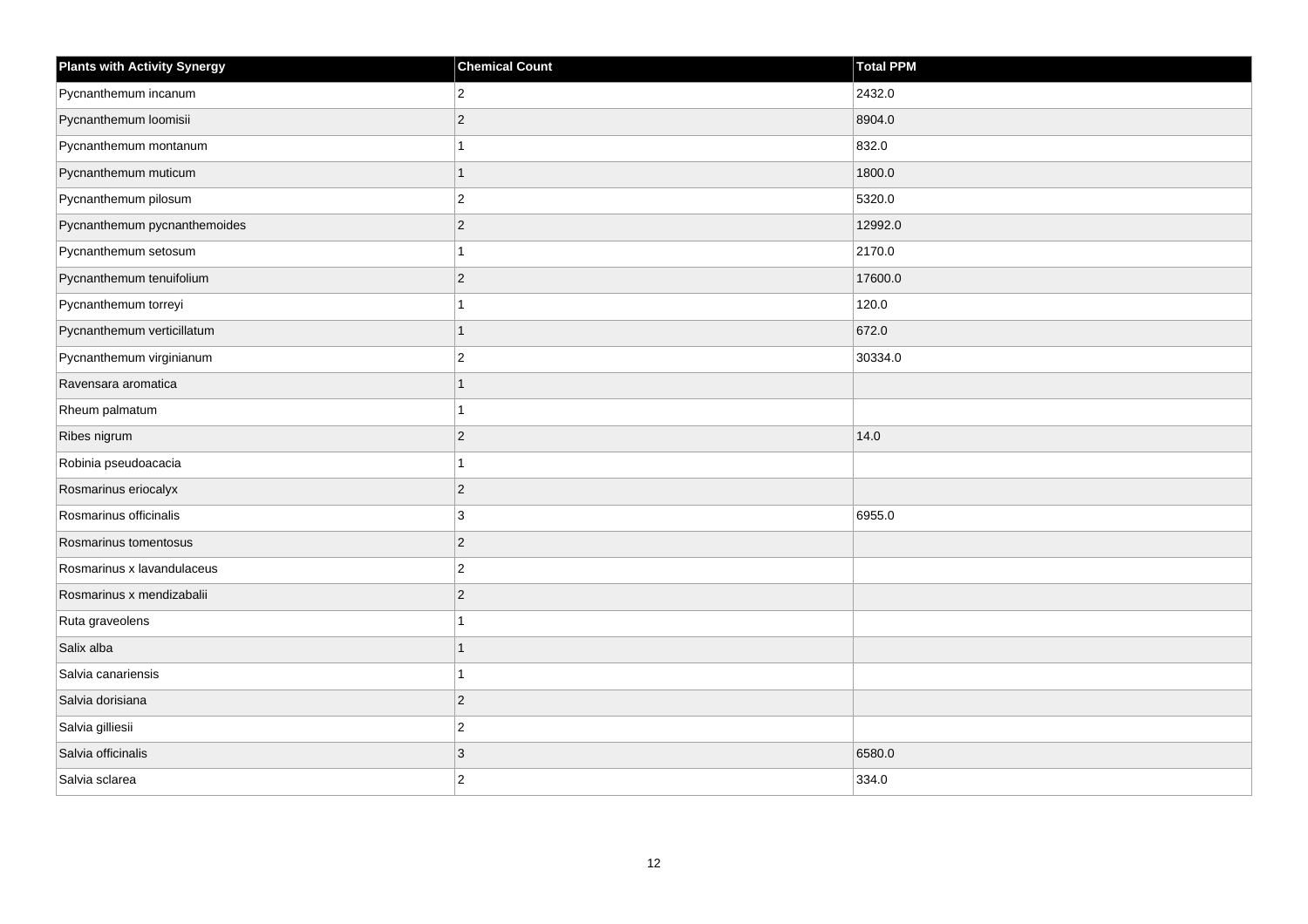| <b>Plants with Activity Synergy</b> | <b>Chemical Count</b> | <b>Total PPM</b> |
|-------------------------------------|-----------------------|------------------|
| Salvia triloba                      | $ 2\rangle$           | 2880.0           |
| Santalum album                      | 1                     |                  |
| Santolina chamaecyparissus          | $ 2\rangle$           |                  |
| Sassafras albidum                   | $\mathbf{1}$          |                  |
| Satureja cilicica                   | $ 2\rangle$           |                  |
| Satureja cuneifolia                 | $ 2\rangle$           |                  |
| Satureja douglasii                  | $ 2\rangle$           | 3094.0           |
| Satureja glabella                   | 1                     | 100.0            |
| Satureja grandiflora                | $\overline{1}$        |                  |
| Satureja hortensis                  | $ 2\rangle$           |                  |
| Satureja montana                    | $ 3\rangle$           | 4370.0           |
| Satureja obovata                    | $\vert$ 2             |                  |
| Satureja odora                      | $ 2\rangle$           |                  |
| Satureja parvifolia                 | $ 2\rangle$           |                  |
| Satureja subspicata                 | $ 2\rangle$           |                  |
| Satureja thymbra                    | $ 2\rangle$           |                  |
| Scutellaria baicalensis             | $\mathbf{1}$          |                  |
| Scutellaria galericulata            | $ 2\rangle$           | 26.0             |
| Scutellaria lateriflora             | $ 2\rangle$           |                  |
| Scutellaria parvula                 | 1                     | 72.0             |
| Serenoa repens                      | $\mathbf{1}$          |                  |
| Sideritis athoa                     | $ 2\rangle$           |                  |
| Sideritis germanicolpitana          | $ 2\rangle$           |                  |
| Sideritis mugronensis               | $ 2\rangle$           |                  |
| Sideritis pauli                     | $ 2\rangle$           |                  |
| Sideritis scardica                  | 1                     |                  |
| Silybum marianum                    | $\mathbf{1}$          |                  |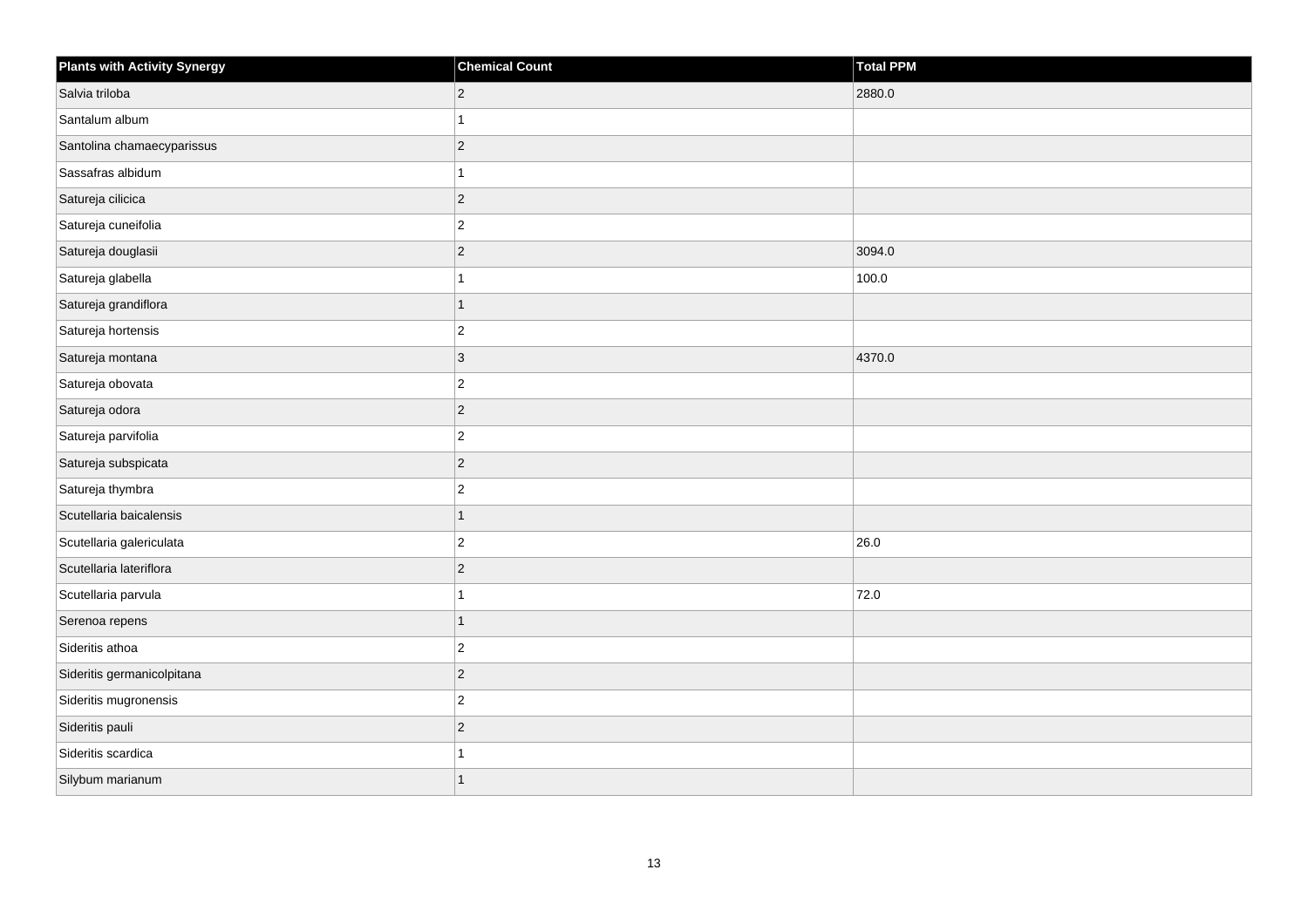| <b>Plants with Activity Synergy</b> | <b>Chemical Count</b> | Total PPM |
|-------------------------------------|-----------------------|-----------|
| Stachys germanica                   | $\overline{2}$        | 48.0      |
| Stachys officinalis                 |                       |           |
| Stellaria media                     |                       |           |
| Stevia rebaudiana                   | $\overline{2}$        |           |
| Tagetes lucida                      |                       |           |
| Tagetes minuta                      | 1                     |           |
| Tamarindus indica                   | $\overline{2}$        |           |
| Tanacetum parthenium                | $\overline{2}$        |           |
| Tanacetum vulgare                   |                       |           |
| Telosma cordata                     | 1                     |           |
| Teucrium arduini                    |                       |           |
| Teucrium asiaticum                  | $ 2\rangle$           |           |
| Teucrium cyprium                    | $\overline{c}$        |           |
| Teucrium divaricatum                | $\overline{2}$        |           |
| Teucrium gnaphalodes                | $\overline{2}$        |           |
| Teucrium kotschyanum                | $\overline{c}$        |           |
| Teucrium micropodioides             | $\overline{2}$        |           |
| Teucrium oxylepis                   | $ 2\rangle$           |           |
| Teucrium polium                     | $\mathbf{3}$          |           |
| Teucrium pseudoscorodonia           | $\overline{2}$        |           |
| Teucrium salviastrum                | $\overline{2}$        |           |
| Teucrium scorodonia                 | $\overline{2}$        |           |
| Thuja occidentalis                  |                       |           |
| Thymus broussonettii                | $\overline{2}$        |           |
| Thymus capitatus                    | $\overline{c}$        | 100.0     |
| Thymus cilicicus                    | $\overline{2}$        |           |
| Thymus funkii                       | $\overline{2}$        |           |